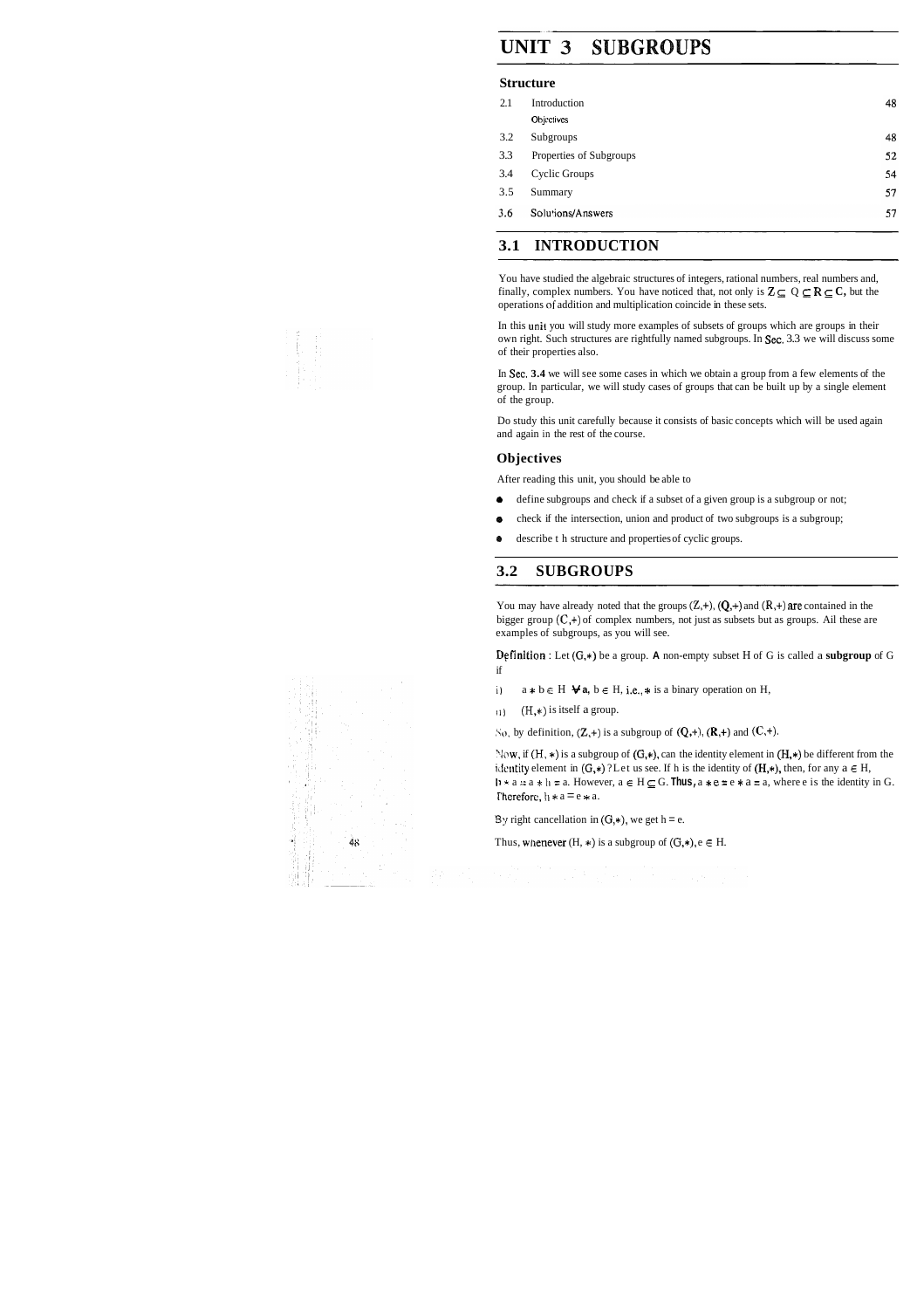**E** 1 and the discussion before it allows us to make the following remark.

**Remark 1:**  $(H,*)$  is a subgroup of  $(G,*)$  if and only if

- i)  $e \in H$ ,
- ii)  $a, b \in H \Rightarrow a * b \in H$ ,
- iii)  $a \in H \implies a^{-1} \in H$ .

We would also like to make an important remark about notation here.

**Remark 2**: If  $(H,*)$  is a subgroup of  $(G,*)$ , we shall just say that **H** is a subgroup of  $G$ , provided that there is no confusion about the bihary operations. We will also denote this fact by  $H \leq G$ .

Let us look at some examples of subgroups now. While going through these you may realise the fact that **a subgroup of an abelian group is abelian.** 

### **Example 1 :** Consider the group  $(\mathbb{C}^*)$ . Show that

 $S = \{ z \in C \mid |z| = 1 \}$  is a subgroup of  $C^*$ .

**Solution**:  $S \neq \emptyset$ , since  $1 \in S$ . Also, for any  $z_1$ ,  $z_2 \in S$ ,

$$
|z_1 z_2^{-1}| = |z_1| |z_2^{-1}| = |z_1| \frac{1}{|z_2|} = 1.
$$

Hence,  $z_1 z_2^{-1} \in S$ . Therefore, by Theorem 1,  $S \leq C^*$ .

**Example 2:** Consider  $G = M_{2\times3}$  *(C)*, the set of all 2 **x** 3 matrices over *C*. Check that  $(G,+)$  is an abelian group. Show that

$$
S = \left\{ \begin{bmatrix} 0 & a & b \\ 0 & 0 & c \end{bmatrix} \middle| a, b, c \in \mathbf{C} \right\} \text{ is a subgroup of } G.
$$

Now we discuss an important necessary and sufficient condition for a subset to be a subgroup.

**Theorem 1 :** Let H be a **non-empty** subset of a group G. Then H is a subgroup of G iff a,  $b \in H \Rightarrow ab^{-1} \in H$ .

**Proof :** Firstly, let us assume that  $H \leq G$ . Then, by Remark 1, a,  $b \in H \Rightarrow a, b^{-1} \in H$  $\Rightarrow$  ab<sup>-1</sup>  $\in$  H.

Conversely, since  $H \neq \emptyset$ ,  $\exists a \in H$ . But then,  $aa^{-1} = e \in H$ .

Again, for any  $a \in H$ ,  $ea^{-1} = a^{-1} \in H$ .

Finally, if  $a, b \in H$ , then  $a, b^{-1} \in H$ . Thus,  $a (b^{-1})^{-1} = ab \in H$ , i.e.,

H is closed under the binary operation of the group.

Therefore, by Remark 1, H is a subgroup.

**Subgroups** 

### **E** 1) If  $(H, *)$  is a subgroup of  $(G, *)$ , does  $a^{-1} \in H$  for every  $a \in H$  ?

**Solution** : We define addition on *G* **By** 

$$
\begin{bmatrix}\n\mathbf{a} & \mathbf{b} & \mathbf{c} \\
\mathbf{d} & \mathbf{e} & \mathbf{f}\n\end{bmatrix} + \begin{bmatrix}\n\mathbf{p} & \mathbf{q} & \mathbf{r} \\
\mathbf{s} & \mathbf{t} & \mathbf{u}\n\end{bmatrix} = \begin{bmatrix}\na + p & b + q & c + r \\
d + s & e + t & f + u\n\end{bmatrix}.
$$
  
You can see that + is a binary operation on  $\mathbf{G}$ ,  $O = \begin{bmatrix} 0 & 0 & 0 \\
0 & 0 & 0 \\
0 & 0 & 0 \end{bmatrix}$  is the additive identity and

$$
\begin{bmatrix} -a & -c \\ -d & -f \end{bmatrix}
$$
 is the inverse of  $\begin{bmatrix} a & b & c \\ d & e & f \end{bmatrix} \in G$ .  
Since,  $a + b = b + a \forall a, b \in C$ ,  $+$  is also abelian.

Therefore,  $(G,+)$  is an abelian group.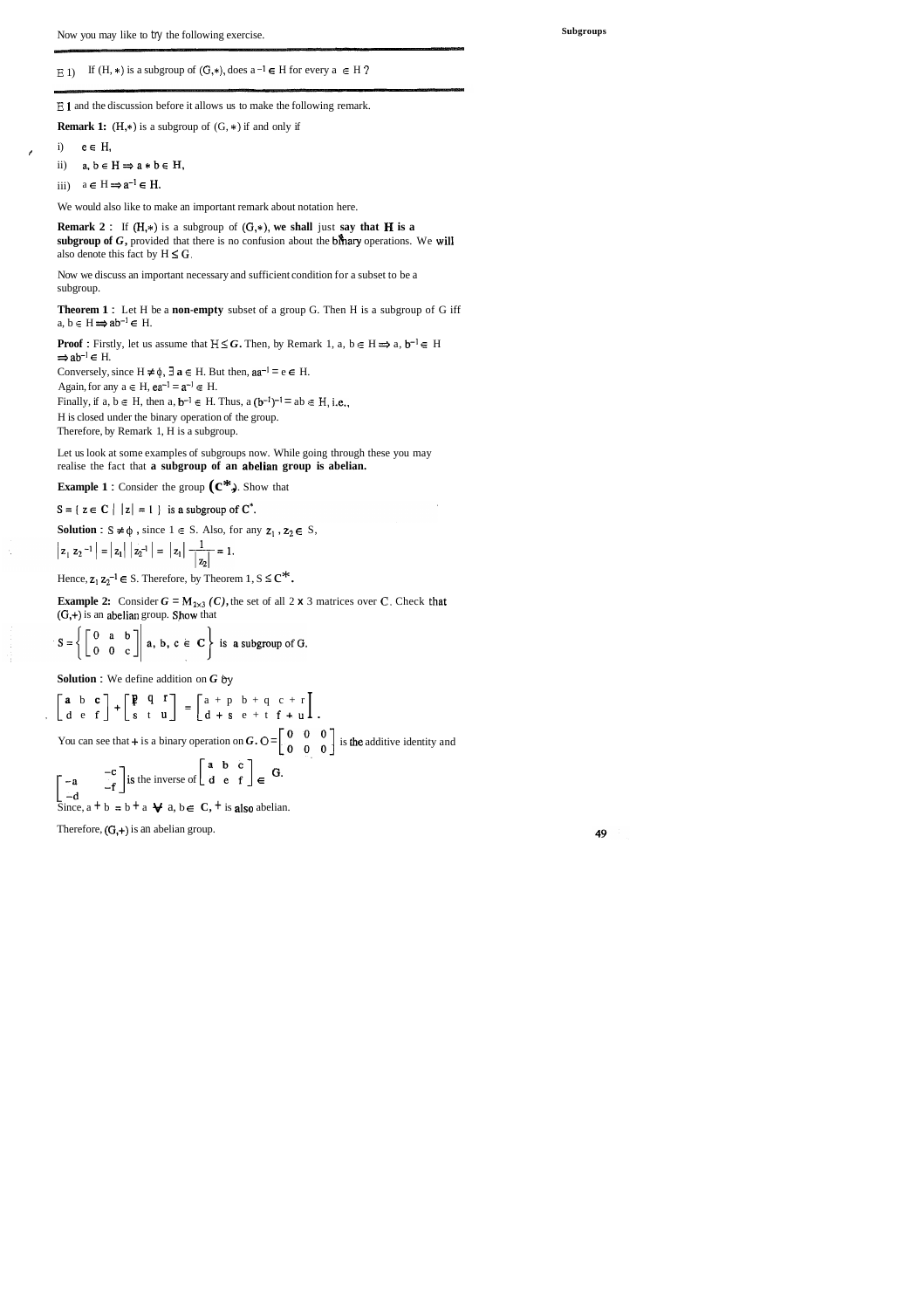#### **Elementary Croup Theory**

 $H \leq (G,+) \Leftrightarrow$  $H \neq \phi$  and  $a - b \in H \forall a, b \in H$ . Now, since  $O \in S$ ,  $S \neq \emptyset$ . Also. for

$$
\begin{bmatrix} 0 & a & b \\ 0 & 0 & c \\ 0 & a & b \\ 0 & 0 & c \end{bmatrix} - \begin{bmatrix} 0 & d & e \\ 0 & 0 & f \\ 0 & 0 & f \end{bmatrix} = \begin{bmatrix} 0 & a - d & b - e \\ 0 & 0 & c - f \end{bmatrix}
$$
 s.  
\n
$$
\therefore SIG.
$$

Example 3 : Consider the set of all invertible  $3 \times 3$  matrices over **R**, GL<sub>3</sub> (R). That is, A **E** GL<sub>3</sub>(R) iff det (A)  $\neq$  0. Show that  $SL_3(R) = (A \in GL_3(R) | det(A) = I)$  is a subgroup of  $(GL_3(\mathbb{R}),...)$ .

**Solution :** The 3x3 identity matrix is in  $SL_3(\mathbb{R})$ . Therefore,  $SL_3(\mathbb{R}) \neq \emptyset$ . Now, for  $A, B \in SL_3(\mathbb{R}),$  $A \in GL_3(\mathbb{R})$  iff det  $(A) \neq 0$ . Show that  $SL_3(R) = (A \in GL_3(\mathbb{R}) \mid det(A) = I)$  is<br>subgroup of  $(GL_3(\mathbb{R})$ ...).<br>**Solution** : The 3x3 identity matrix is in  $SL_3(\mathbb{R})$ . Therefore,  $SL_3(\mathbb{R}) \neq \emptyset$ .<br>Now, for  $A, B \in SL_3(\mathbb{R})$ ,<br> $det$ det (B)

 $\therefore$  AB<sup>-1</sup>  $\in$  SL<sub>3</sub>(R)  $\therefore$  SL<sub>3</sub>(R) I GL<sub>3</sub>(R).

**Solution** : We will first show that mZ is a subgroup of Z. Then we will show that if **<sup>H</sup>** is a subgroup of Z,  $H \neq \{0\}$ , then  $H = m\mathbb{Z}$ , for some  $m \in N$ .

Now,  $0 \in m\mathbb{Z}$ . Therefore,  $m\mathbb{Z} \neq \emptyset$ . Also, for mr,  $ms \in m\mathbb{Z}$ , mr-ms = m(r-s)  $\in m\mathbb{Z}$ . Therefore,  $m\mathbf{Z}$  is a subgroup of Z.

Try the following exercise now.

E 2) Show that for any group G,  $\{e\}$  arid G are subgroups of G.

 $((e)$  is called the trivial  $\text{subgroup}$ .)

The next example is very important, and you may use it quite often.

**Example 4 :** Any non-trivial subgroup of  $(Z, +)$  is of the form  $mZ$ , where  $m \in N$  and  $m\mathbb{Z} = \{ m t \mid t \in \mathbb{Z} \} = \{ 0, \pm m, \pm 2m, \pm 3m, \ldots \}.$ 

Clearly,  $S \subseteq N$ . Thus, by the well-ordering principle (Sec. 1.6.1) S has a least element, say s. That is, s is the least positive integer that belongs to H.

Now  $s\mathbb{Z} \subseteq H$ . Why ? Well, consider any element st  $\in s\mathbb{Z}$ .

If  $t = 0$ , then  $st = 0 \in H$ .

If  $t > 0$ , then  $st = s + s + \dots + s$  (*t* times)  $\in$  H.

If  $t < 0$ , then st = (-s) + (-s) + ....+ (-s) (-t times)  $\in$  H.

Therefore,  $st \in H$   $\bigoplus t \in Z$ . That is,  $s\mathbb{Z} \subseteq H$ .

Now, let  $m \in H$ . By the division algorithm (see Sec. 1.6.2),  $m = ns + r$  for some  $n, r \in Z$ ,  $0 \le r \le s$ . Thus,  $r = m - ns$ . But H is a subgroup of **Z** and m, ns  $\in$  H. Thus,  $r \in$  H. By **minimality** of s in S, we must have  $r = 0$ , i.e.,  $m =$  ns. Thus,  $H \subseteq s\mathbb{Z}$ .

So we have proved that  $H = sZ$ ,

Before going to the next example, let us see what the nth roots of unity are, that is, for which complex numbers  $z$  is  $z^n = 1$ .



Note that m is the least **positive integer in mZ.** 

Now, let  $H \neq \{0\}$  be a subgroup of Z and  $S = \{ i \mid i > 0, i \in H \}$ .

Since H  $\#$  {0}, there is a non-zero integer k in H. If k > 0, then k  $\in$  S. If k < 0, then  $(-k) \in S$ , since  $(-k) \in H$  and  $(-k) > 0$ .

Hence,  $S \neq \phi$ .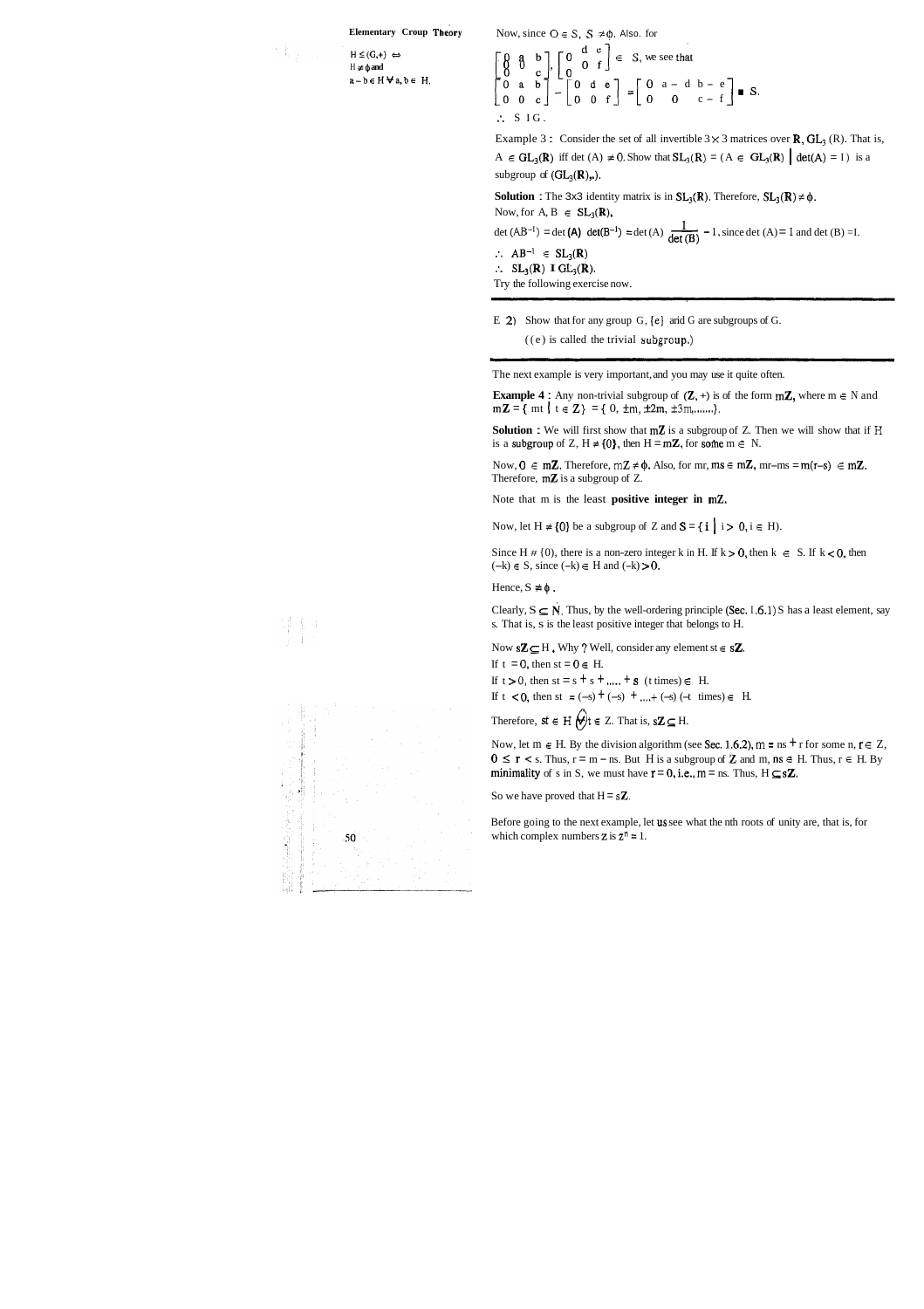From the appendix to Unit 2, you know that the polar form of a non-zero complex number  $z \in \mathbb{C}$  is  $z = r(\cos\theta + i \sin\theta)$ , where  $r = |z|$  and  $\theta$  is an argument of z. Moreover, if  $\theta_1$  is **an** argument of  $z_1$  and  $\theta_2$  that of  $z_2$ , then  $\theta_1 + \theta_2$  is an argument of  $z_1 z_2$ . Using this we will try to find the nth roots of 1, where  $n \in N$ .

If  $z = r(\cos\theta + i \sin\theta)$  is an nth root of 1, then  $z^n = 1$ .

Thus, by De Moivre's theorem,

<sup>1</sup>= zn = rn (COS ne + i sin ne), that is, , \* cos (0) + i sin (0) = rn (cos ne + i sin no). ................. (1)

Equating **the** modulus of both the sides of (1), we get  $\mathbf{r}^n = 1$ , i.e.,  $\mathbf{r} = 1$ .

On comparing the arguments of both sides of (1), we see that  $0 + 2nk$  ( $k \in \mathbb{Z}$ ) and  $n\theta$  are arguments of the same complex number. Thus,  $n\theta$  can take any one of the values  $2\pi k$ ,

 $k \in \mathbb{Z}$ . Does this mean that as k ranges over Z and  $\theta$  ranges over  $\frac{2nk}{n}$  we get distinct nth

arguments of the same complex number. Thus,  $n\theta$  can take any one of the values  $2\pi k$ ,<br>  $k \in Z$ . Does this mean that as k ranges over Z and  $\theta$  ranges over  $\frac{2nk}{n}$  we get distinct n<br>
roots of 1? Let us find out. Now, **2nk 2nm** only if - - - = 2nt for some t **E Z.** This will happen iff k = m+nt, i.e., n n

 $k \equiv m \pmod{n}$ . Thus, corresponding to every  $\bar{r}$  in Z, we get an nth root of unity,  $z =$  $\frac{2\pi r}{r}$  +  $\frac{2\pi r}{r}$ only if  $\frac{ }{n} - \frac{ }{n} = 2$ nt for some  $t \in \mathbb{Z}$ . This will happen iff  $k = m + n$ <br>  $k = m \pmod{n}$ . Thus, corresponding to every  $\bar{r}$  in Z, we get an nth root<br>  $\cos \frac{2\pi x}{n} + i \sin \frac{2\pi r}{n}$ ,  $0 \le r < n$ ; and these are all the n

For example, if  $n = 6$ , we get the 6th roots of 1 as  $z_0$ ,  $z_1$ ,  $z_2$ ,  $z_3$ ,  $z_4$  and  $z_5$ , where

 $z_j = \cos \frac{2\pi j}{6} + i \sin \frac{2\pi j}{6}$ ,  $j = 0, 1, 2, 3, 4, 5$ . In Fig. 1 you can see that all these lie on the unit circle (i.e., the circle of radius one with centre (0,0)). They form the vertices of a regular hexagon.



**Fig. 1: 6th roots of unity** 

**2n 2n 2n 2n 2n 2n 2n 2n 2n a 1n a 1n a 1n a 1n a 1n a 1n a 1n a 1n a 1n a 1n a 1n a 1n a 1n a 1 a 1**  $\omega^j = \cos \frac{2\pi j}{n} + i \sin \frac{2\pi j}{n}$  for  $0 \le j \le n-1$  (using  $De$  **Moivre's** theorem). Let  $U_n = \{1, \omega, w^2, ..., \omega^{n-1}\}$ . The following exercise shows you an interesting property of the elements of U,

**E** 3) If  $n > 1$  and  $w = \cos \frac{2\pi}{n} + i \sin \frac{2\pi}{n}$ , then show that  $1 + \omega + \omega^2 + a3 + \dots + \omega^{n-1} = 0$ .

**Subgroups** 

**o is the Greek letter omcga.**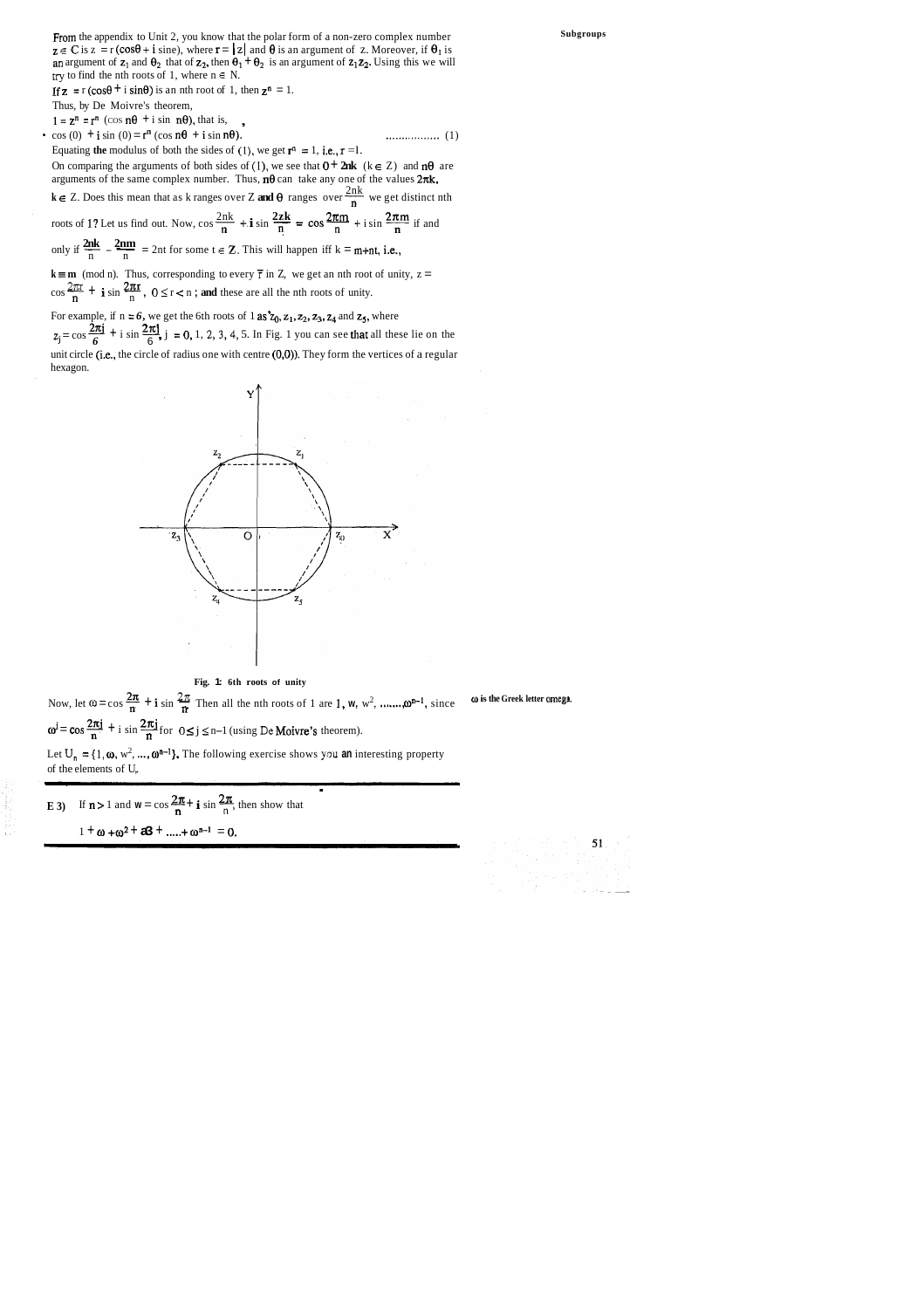| <b>Elementary Croup Theory</b> | <b>Now</b> we are in a position to obtain a finite subgroup of $C^{\prime}$ .                                                                                                                                                                                                                                                                                                          |
|--------------------------------|----------------------------------------------------------------------------------------------------------------------------------------------------------------------------------------------------------------------------------------------------------------------------------------------------------------------------------------------------------------------------------------|
|                                | Example 5 : Show that $U_n \le (C^*)$ .                                                                                                                                                                                                                                                                                                                                                |
|                                | Solution : Clearly, U, $\#\phi$ . Now, let $\omega^i$ , $\omega^j \in U$ ,                                                                                                                                                                                                                                                                                                             |
|                                | Then, by the division algorithm, we can write $i+j = qn + r$ for $q, r \in Z$ , $0 \le r \le n-1$ . But<br>then $\mathbf{w}^i \cdot \mathbf{\omega}^j = \mathbf{\omega}^{i+j} = \mathbf{\omega}^{qn+r} = (\mathbf{\omega}^n)^q \cdot \mathbf{\omega}^r = \mathbf{\omega}^r \in \mathbf{U}_r$ , since $\mathbf{\omega}^n = 1$ . Thus, $\mathbf{U}_r$ is closed under<br>multiplication. |
|                                | Finally, if $\omega^i \in U$ , then $0 \le n-i \le n-1$ and $\omega^i$ . $\omega^{n-i} = \omega^n = 1$ , i.e., $\omega^{n-i}$ is the inverse of<br>$\mathbf{O}^{\mathrm{i}}$ for all $1 \leq \mathbf{i} < \mathbf{n}$ . Hence, $U_{\mathbf{n}}$ is a subgroup' of $\mathbf{C}^*$ .                                                                                                     |
|                                | Note that $U_n$ is a finite group of order n and is <b>a</b> subgroup of an infinite<br>group, $C^*$ . So, for every natural number n we have a finite subgroup of order n of $C^*$ .                                                                                                                                                                                                  |
|                                | Before ending this section we will introduce you to a subgroup that you will use off and on.                                                                                                                                                                                                                                                                                           |
|                                | Definition: The centre of a group G, denoted by $\mathbb{Z}(G)$ , is the set<br>$Z(G) = \{g \in G \mid xg = gx \forall x \in G\}.$                                                                                                                                                                                                                                                     |
|                                | Thus, $Z(G)$ is the set of those elements of G that commute with every element of G.                                                                                                                                                                                                                                                                                                   |
|                                | For example, if G is <b>abelian</b> , then $Z(G) = G$ .                                                                                                                                                                                                                                                                                                                                |
|                                | We will now show that $Z(G) \leq G$ .                                                                                                                                                                                                                                                                                                                                                  |
|                                | Theorem $2:$ The centre of any group G is a subgroup of G.                                                                                                                                                                                                                                                                                                                             |
|                                | Proof: Since $e \in Z(G)$ , $Z(G) \neq \emptyset$ . Now,<br>$a \in Z(G) \implies ax = xa \forall x \in G.$<br>$\Rightarrow$ x = a <sup>-1</sup> xa $\forall$ x $\in$ G, pre-multiplying by a <sup>-1</sup> .<br>$\Rightarrow$ xa <sup>-1</sup> = $a^{-1}$ x $\forall x \in G$ , post-multiplying by $a^{-1}$ .<br>$\Rightarrow$ a <sup>-1</sup> $\in$ Z(G).                            |
|                                | Also, for any $a, b \in Z(G)$ and for any $x \in G$ ,<br>$(a\bar{b}) x = a(bx) = a(x\bar{b}) = (ax)b = (xa)b = x (ab).$<br>$\therefore$ ab $\in Z(G)$ .<br>Thus, $Z(G)$ is subgroup of G.                                                                                                                                                                                              |
|                                | The following exercise will give you some practice in obtaining the centre of a group.                                                                                                                                                                                                                                                                                                 |
|                                | Show that $Z(S_3) = [1]$ .<br>E(4)<br>(Hint: Write the operation table for $S_3$ .)                                                                                                                                                                                                                                                                                                    |

Let us now discuss some properties of subgroups.

Theorem  $3$  : Let G be a group, H be **a subgroup** of G and K be a subgroup of  $A$ . Then  $K$ is a subgroup of G.

 $-$ Proof : Since  $K \le H$ ,  $K \ne \phi$  and  $ab^{-1} \in K \blacktriangleright a$ ,  $b \in K$ . Therefore,  $K \le G$ .

### **3.3 PROPERTIES OF SUBGROUPS**

Let us start with showing **that** the relation 'is a subgroup of' is transitive. The proof is very simple.

Let us look at subgroups of Z, in the context of Theorem 3.

Example 6: In **Example** 4 we have seen that my subgroup of Z is of the **form mZ** for some  $m \in \mathbb{N}$ . Let  $mZ$  and  $kZ$  be two subgroups of **Z.** Show that  $mZ$  is a subgroup of  $kZ$ iff k  $\mathbf{m}$ .

**Solution**: We need to show that  $m\mathbb{Z} \subseteq k\mathbb{Z} \Leftrightarrow k \mid m$ . Now  $m\mathbb{Z} \subseteq k\mathbb{Z} \Rightarrow m \in m\mathbb{Z} \subseteq k\mathbb{Z}$ 

 $\Rightarrow$  m  $\in$  kZ  $\Rightarrow$  m = kr for some r  $\in$  Z  $\leq$  k | m.

Conversely, suppose  $k \mid m$ .

 $52$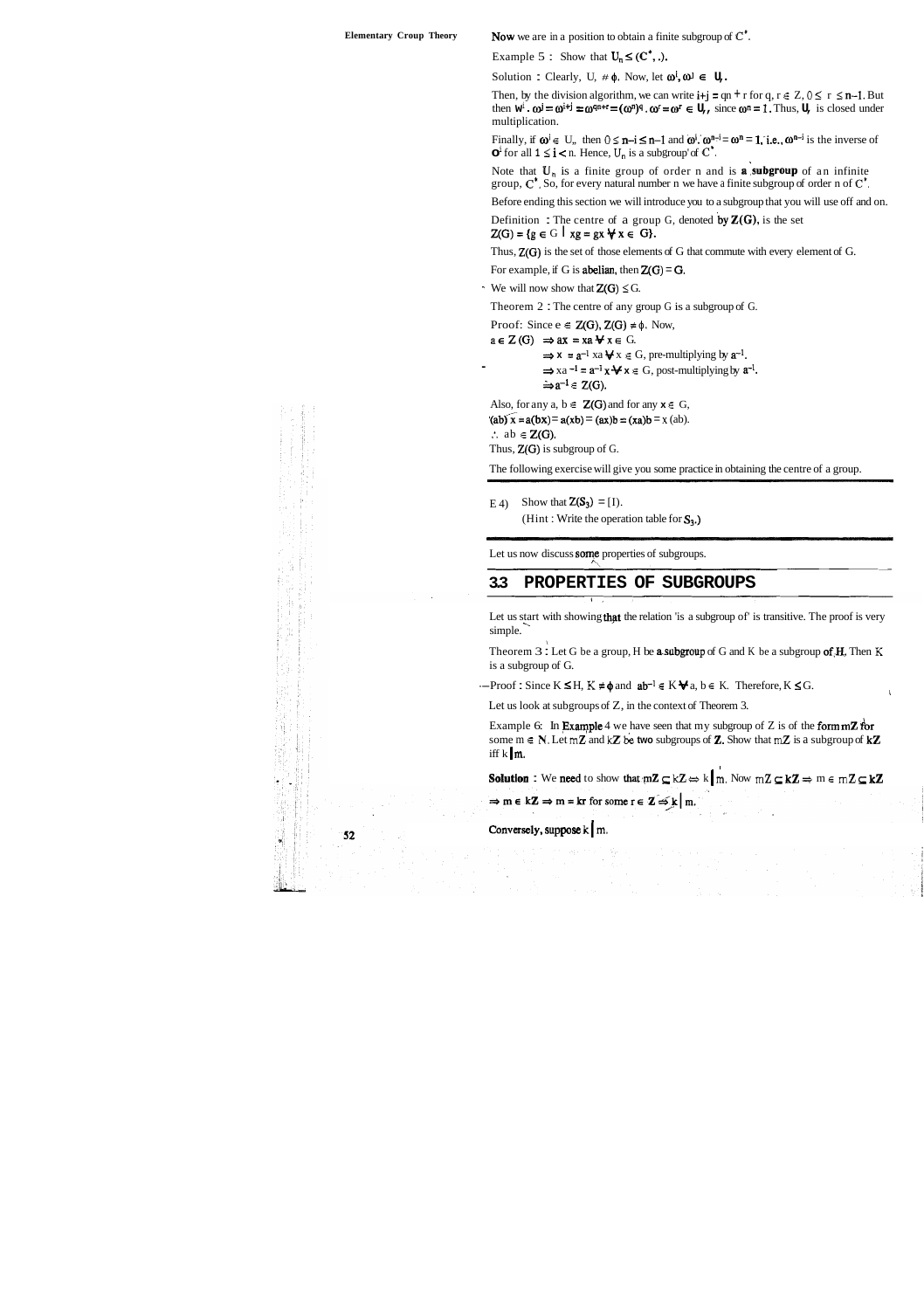Yow, you may like to **try** the next exercise.

Theorem 4 : If H and K are two subgroups of a group G, then  $H \cap K$  is also a subgroup of G.

Proof : Since  $e \in H$  and  $e \in K$ , where e is the identity of  $G$ ,  $e \in H \cap K$ .

Thus,  $H \cap K \neq \phi$ .

Now, let a,  $b \in H \cap K$ . By Theorem 1, it is enough to show that  $ab^{-1} \in H \cap K$ . Now, since a,  $b \in H$ ,  $ab^{-1} \in H$ . Similarly, since a,  $b \in K$ ,  $ab^{-1} \in K$ . Thus,  $ab^{-1} \in H \cap K$ . Hence,  $H \cap K$  is a subgroup of G.

#### <sup>E</sup>**5)** Which subgroups of 2 is **9Z** a subgroup of?

We will now discuss the behaviour of subgroups under the operations of intersection and union.

Theorem **4' :** If  $\{H_i\}_{i \in I}$  is a family of subgroups of a group G, then  $\iiint_I H_i$  is also a subgroup of *G.* 

Now, do you think the union of two (or more) subgroups is again a subgroup? Consider the two subgroups 2**Z** and 3**Z** of **Z**. Let  $S = 2Z \cup 32$ . Now,  $3 \in 32 \subseteq S$ ,  $2 \in 22 \subseteq S$ , but 1 = 3-2 is neither in 2**Z** nor in 3**Z**. Hence, **S** is not a subgroup of  $(Z, +)$ . Thus, if A and B are subgroups of G, AUB need not be a subgroup of G. But, if  $A \subseteq B$ , then AUB = B is a subgroup of G. The next exercise says that this is the only situation in which AUB is a subgroup of G.

E *6)* Let A and B be two subgroups of a group G. Prove that AUB is a subgroup of G iff  $A \subseteq B$  or  $B \subseteq A$ .

The whole argument of Theorem 4 remains valid if we take a family of subgroups instead of just two subgroups. Hence, we have the following result.

(Hint : Suppose **A**  $\subseteq$  **B** and **B**  $\subseteq$  **A.**.Take  $a \in A \setminus B$  and  $b \in B \setminus A$ . Then show that  $\leq$  **f** denotes 'is not a subgroup about **All IB**. Hence, AIIB  $\leq$  G. Note that proving this amounts to proving that  $\leq$  ab  $\neq$  AUB. Hence, AUB  $\leq$  G. Note that proving this amounts to proving that  $A \cup B \leq G \Rightarrow A \subseteq B$  or  $B \subseteq A$ .) -- - - -

Then,  $m = kr$  for some  $r \in \mathbb{Z}$ . Now consider any  $n \in m\mathbb{Z}$ , and let  $t \in \mathbb{Z}$  such that  $n = mt$ . Then  $n = mt = (kr) t = k(rt) \in k\mathbb{Z}$ . Hence,  $mZ \subseteq kZ$ . Thus,  $mZ \mathbf{I} kZ$  iff k | m.

Let us now see what we mean by the product of two subsets of a group G.

Definition : Let G be a group and A, B be non-empty subsets of G.

The product of A and B is the set  $AB = \{ ab \mid a \in A, b \in B \}$ .

For example,  $(2Z)$  (3**Z**) = {  $(2m)$  (3m) | m, n  $\in$  Z }  $=$  { 6mn | m, n  $\in \mathbb{Z}$  }  $= 62.$ 

In this example we find that the product of two subgroups is a subgroup. But is that always so? Consider the group

 $S_3 = \{I, (1, 2), (1, 3), (2, 3), (1, 2, 3), (1, 3, 2)\}\$ , and its subgroups  $H = \{I, (1, 2)\}\$  and  $K = \{I, (1, 3)\}.$ 

(Remember, (1 2) is the permutation  $\begin{pmatrix} 1 & 2 & 3 \\ 2 & 1 & 3 \end{pmatrix}$  and (1 2 3) is the permutation <br>(1 2 3)  $\left(\begin{matrix}1&2&3\\2&3&1\end{matrix}\right)$  .)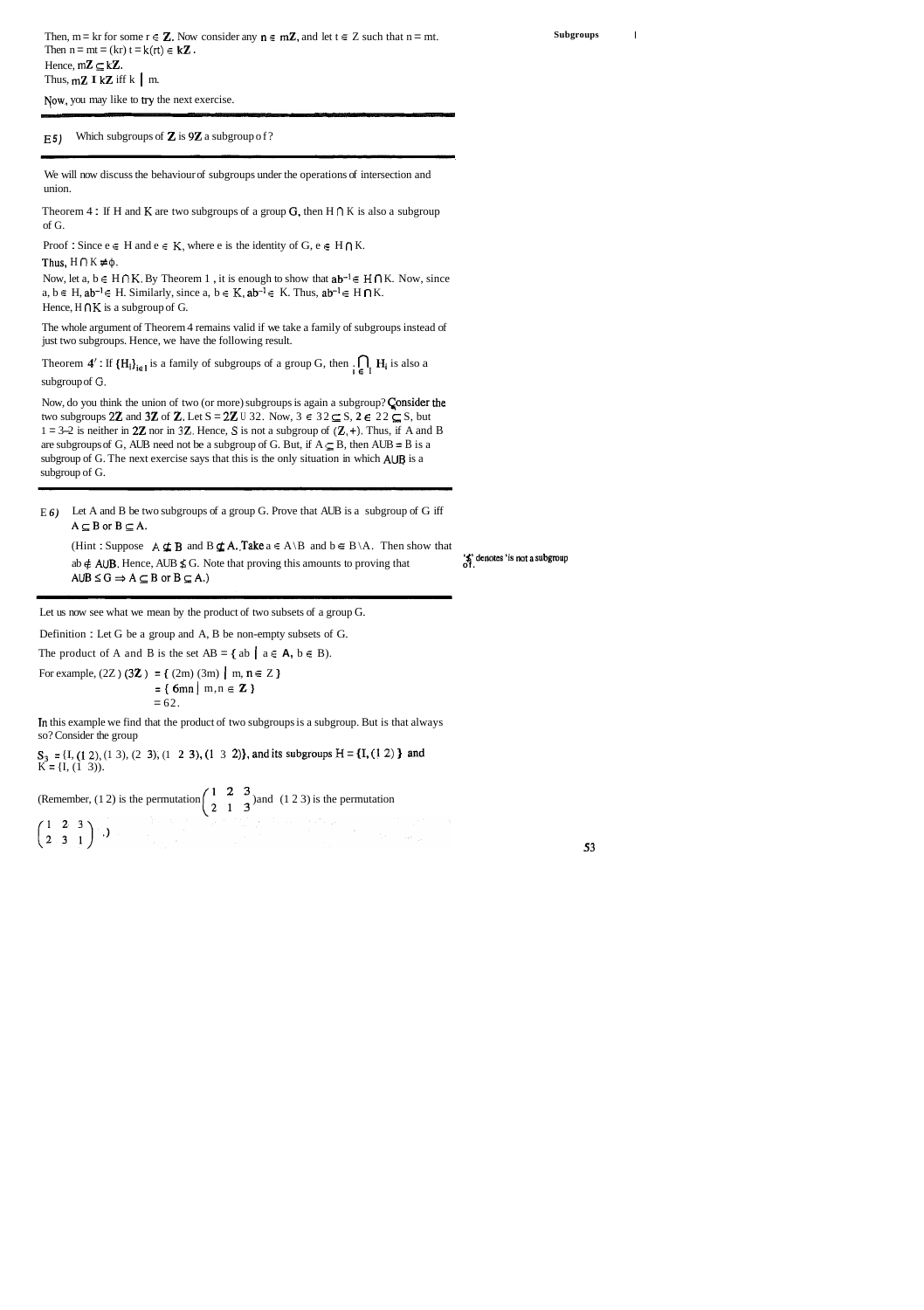**Elementary Group Theory Now HK = {I**  $\circ$  **I**, **I**  $\circ$  (1 3), (1 2)  $\circ$  **I**, (1 2)  $\circ$  (1 3)}

 $= \{ I, (1\ 3), (1\ 2), (1\ 3\ 2) \}$ 

HK is not a subgroup of G, since it is not even closed under composition. (Note that  $(1\ 3) \circ (1\ 2) = (\overline{1}\ 2\ 3) \notin HK$ .)

*So,* when will the product of two subgroups be a subgroup? The following result answers this question.

**Theorem 5** : Let H and K be subgroups of a group G. Then HK is a subgroup of G if and only if  $HK = KH$ .

**Proof** : Firstly, assume that HK  $\leq$  G. We will show that HK = KH. Let hk  $\in$  HK. Then  $(hk)^{-1} = k^{-1} h^{-1} \in HK$ , since HK  $\le G$ .

Therefore,  $k^{-1} h^{-1} = h_1 k_1$  for some  $h_1 \in H$ ,  $k_1 \in K$ . But then  $hk = (k^{-1} h^{-1})^{-1}$  $=$   $k_1^{-1}$   $h_1^{-1}$   $\in$  KH. Thus, HK  $\subseteq$  KH.

Now, we will show that  $K_H \subseteq HK$ . Let kh  $\in KH$ . Then  $(kh)^{-1} = h^{-1}k^{-1} \in HK$ . But  $HK \le G$ . Therefore,  $((kh)^{-1})^{-T} \in HK$ , that is,  $kh \in HK$ . Thus,  $KH \subseteq HK$ . Hence, we have shown that  $HK = KH$ .

Conversely, assume that HK = KH. We have to prove that  $HK \le G$ . Since  $e = e^2 \in HK$ , HK  $\neq \phi$ . Now, let a, b  $\in$  HK. Then a = hk and b = h<sub>1</sub> k<sub>1</sub> for some h, h<sub>1</sub>  $\in$  H and k, k<sub>1</sub>  $\in$  K. Then  $ab^{-1} = (hk)$   $(k_1^{-1} h_1^{-1}) = h [ (kk_1^{-1}) h_1^{-1}].$ 

Now,  $(\mathbf{k} \mathbf{k}_1^{-1}) \mathbf{h}_1^{-1} \in \mathbf{KH} = \mathbf{HK}$ , Therefore,  $3 \mathbf{h}_2 \mathbf{k}_2 \in \mathbf{HK}$  such that  $(\mathbf{k} \mathbf{k}_1^{-1}) \mathbf{h}_1^{-1} = \mathbf{h}_2 \mathbf{k}_2$ . Then,  $ab^{-1} = h(h_2k_2) = (hh_2)k_2 \in HK$ .

Thus, by Theorem 1,  $HK \leq G$ .

Let *G* be any group and S a subset of G. Consider the family  $\mathcal F$  of all subgroups of G that contain S, that is,

 $\mathcal{F} = \{ H \mid H \leq G \text{ and } S \subseteq H \}.$ 

We claim that  $\mathcal{F} \neq \phi$ . Why? Doesn't G  $\in \mathcal{F}$ ? Now, by Theorem 4',  $\iint_{H} \mathcal{F} H$  is a subgroup of *G.* 

**Definition** : If **S** is a subset of a group G, then the smallest subgroup of G containing S is called **the subgroup generated by the set S,** and is written as  $\langle S \rangle$ .

Thus,  $\langle S \rangle = \bigcap \{ H \mid H \leq G, S \subseteq H \}.$ 

If  $S = \phi$ , then  $\langle S \rangle = \{e\}$ .

If  $\leq S$  = G, then we say that G is **generated by the set S,** and that S is a set of **generators of** *G.* 





The following result is a nice corollary to Theorem 5.

**Corollary** : If H and K are subgroups of an abelian group G, then HK is a subgroup of G.

Try the following exercise now.

E **7**) Is AB a subgroup of  $S_4$ , where  $A = \{ I, (1, 4) \}$  and  $B = \{ I, (1, 2) \}$ ?

The next topic that we will take up is generating sets.

## **3.4 CYCLIC GROUPS**

In this section we will briefly discuss generating sets, and then talk about cyclic groups in detail.

Note that

 $S \subseteq \bigcap_{H \subset \sigma} H$ .  $\mathbf{i}$ 

ii)  $\iint_{H \in \mathcal{F}} H$  is the smallest subgroup of **G** containing S. (Because if K is a subgroup of G containing S, then  $K \in \mathcal{F}$ . Therefore,  $\bigcap_{H \in \mathcal{F}} H \subseteq K$ .)

These observations lead us to the following definition.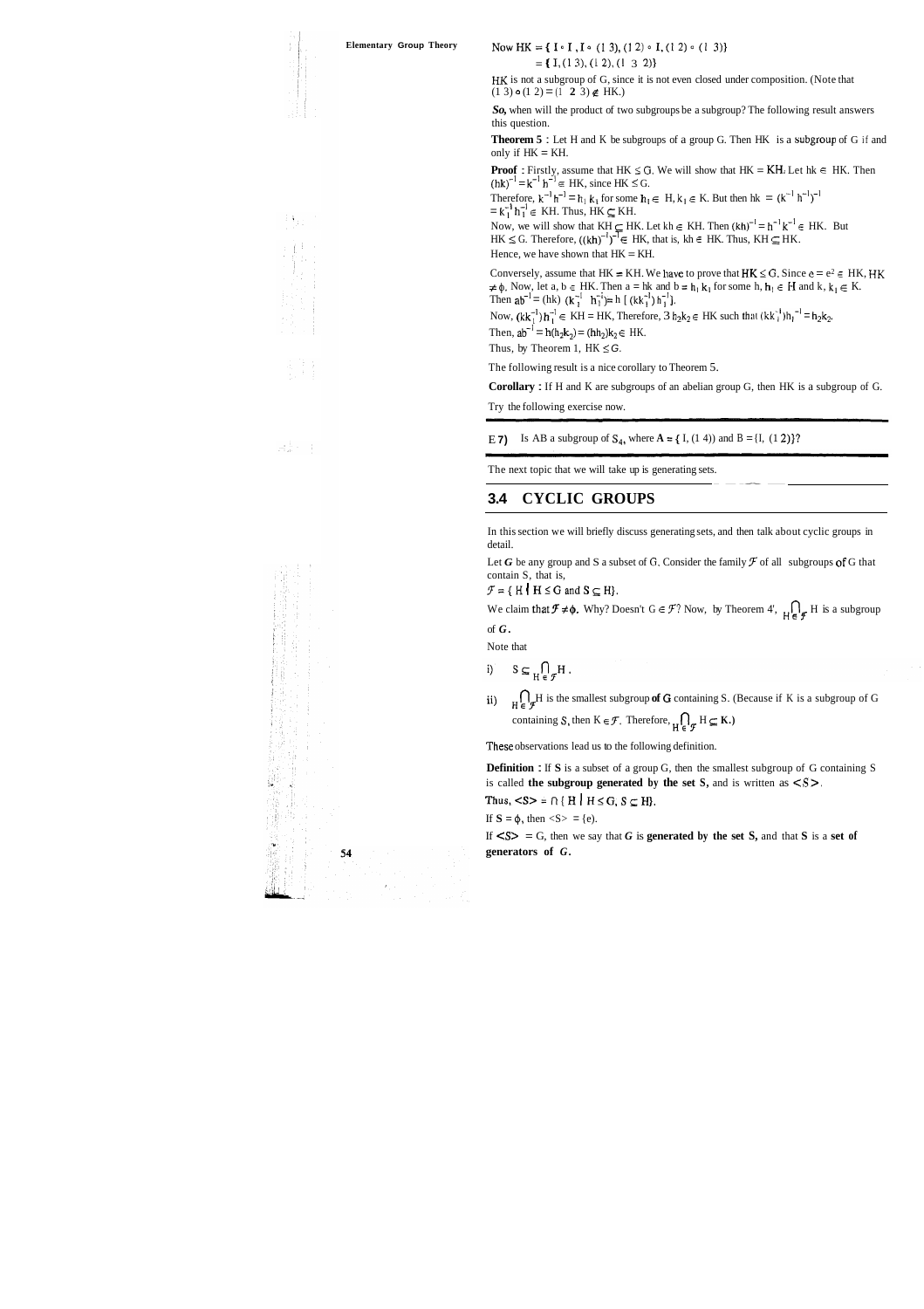#### If the set S is finite, we say that G is finitely generated.

Before giving examples, we will give an alternative way of describing <S>. This definition is much easier to work with than the previous one.

**Theorem 6:** If S is a non-empty subset of a group G, then

$$
\langle S \rangle = \left\{ a_{i}^{n_{1}} a_{2}^{n_{2}} \dots a_{k}^{n_{k}} \mid a_{i} \in S \text{ for } 1 \leq i \leq k, n_{1}, \dots, n_{k} \in \mathbb{Z} \right\}.
$$

**Proof** :Let  $A = \{a_1^{n_1} a_2^{n_2} \dots a_k^{n_k} \mid a_i \in S \text{ for } 1 \le i \le k, n_1, ..., n_k \in Z\}$ .

Since  $a_1, \ldots, a_k \in S \subseteq \langle S \rangle$  and  $\langle S \rangle$  is a subgroup of G,  $a_j^{n_i} \in \langle S \rangle$ 

 $\forall i = 1, ..., k.$  Therefore,  $a_1^{n_1} a_2^{n_2} ... a_k^{n_k} \in \langle S \rangle$ , i.e.,  $A \subseteq \langle S \rangle$ .

Now, let us see why  $\langle S \rangle \subseteq A$ . We will show that A is a subgroup containing S. Then, by the definition of  $\langle S \rangle$ , it will follow that  $\langle S \rangle \subseteq A$ .

Since any  $a \in S$  can be written as  $a = a^1$ ,  $S \subseteq A$ . Since  $S \neq \phi$ ,  $A \neq \phi$ . Now let x,  $y\in$  A. Then  $x=a_1^{\;n_1}\,a_2^{\;n_2}\,\ldots\,a_k^{\;n_k},$ 

 $y = b_1^{m_1} b_2^{m_2} \dots b_r^{m_r}$ ,  $a_i, b_j \in S$  for  $1 \le i \le k, 1 \le j \le r$ .<br>Then  $xy^{-1} = (a_1^{n_1} a_2^{n_2} \dots a_k^{n_k}) (b_1^{m_1} b_2^{m_2} \dots b_m^{m_r})^{-1}$ =  $(a_1^{n_1} a_2^{n_2} \dots a_k^{n_k}) (\overline{b}_r^{m_r} \dots b_1^{m_1}) \in A.$ 

Thus, by Theorem 1, A is a subgroup of G. Thus, A is a subgroup of G containing S. And hence,  $\leq S \geq A$ .

This shows that  $\langle S \rangle = A$ .

Note that, if  $(G, +)$  is a group generated by S, then any element of G is of the form  $n_1$  a<sub>1</sub> + n<sub>2</sub> a<sub>2</sub> + ..... + n<sub>r</sub> a<sub>r</sub>, where a<sub>1</sub>, a<sub>2</sub>....., a,  $\in$  S and n<sub>1</sub>, n<sub>2</sub>, ....., n<sub>r</sub>,  $\in$  Z.

For example, Z is generated by the set of odd integers  $S = \{ \pm 1, f3, \pm 5, \dots \}$ . Let us see why. Let  $m \in Z$ . Then  $m = 2^r s$  where  $r \ge 0$  and  $s \in S$ . Thus,  $m \in \langle S \rangle$ . And hence,  $< s > = Z$ .

Try the following exercises now.

Show that  $S = \{1\}$  generates Z.  $E(8)$ 

- Show that a subset  $S$  of  $N$  generates the group  $Z$  of all integers iff there exist  $E(9)$  $s_1, ..., s_k$  in S and  $n_1, ..., n_k$  in Z such that  $n_1s_1 + ... + n_ks_k = 1$ . (Hint: Apply Theorem 6.)
- Show that if S generates a group G and  $S \subseteq T \subseteq G$ , then  $\langle T \rangle = G$ .  $E(10)$

E 10 shows that a group can have many generating sets. E 8 gives an example of a group that is generated by only one element. We give such a group a special name.

**Definition**: A group G is called a **cyclic group** if  $G = \langle a \rangle$  > for some  $a \in G$ . We usually write  $\langle a \rangle$  > as  $\langle a \rangle$ .

Note that  $\langle a \rangle = \{ a^n \mid n \in \mathbb{Z} \}.$ 

A subgroup H of a group G is called a cyclic subgroup if it is a cyclic group. Thus,  $\langle (1\,2) \rangle$  is a cyclic subgroup of  $S_3$  and  $2\,2 = \langle 2 \rangle$  is a cyclic subgroup of **Z**.

We would like to make the following remarks here.

**Remark 3**: i) If  $K \le G$  and  $a \in K$ , then  $\lt a > \subseteq K$ . This is because  $\lt a >$  is the smallest subgroup of G containing a.

ii) All the elements of  $\langle a \rangle = \{ a^n \mid n \in \mathbb{Z} \}$  may or may not be distinct. For example, take  $a = (12) \in S_3$ .

Then  $\lt$  (1 2)  $\gt$  = { I, (1 2)}, since (1 2)<sup>2</sup> = I, (1 2)<sup>3</sup> = (1 2), and so on.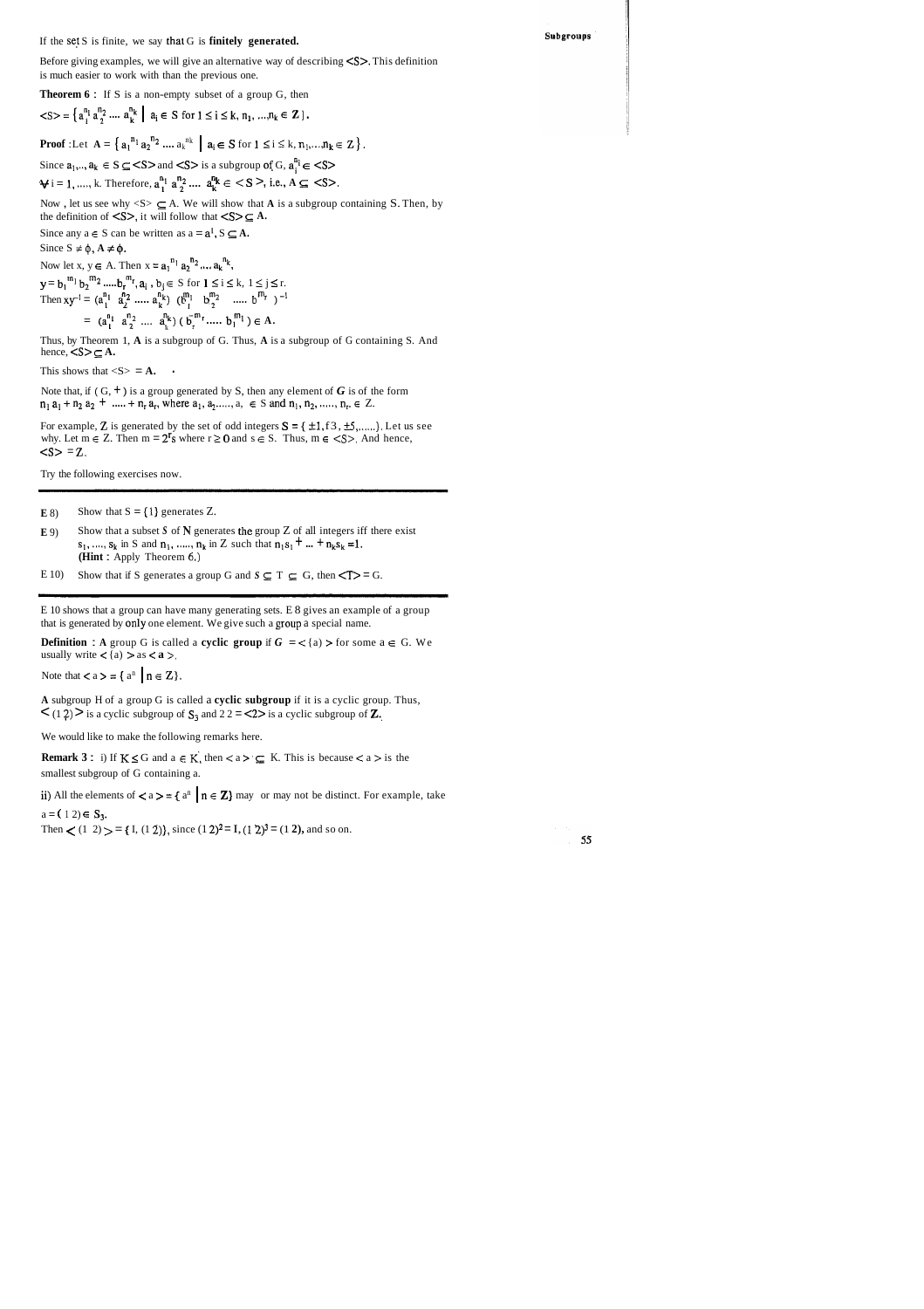$\mathbb{N}$ 

I

**Fig! 2: Felix Klein (1849-1925)** 

- E 11) Show that if G  $#$  (e), then  $G \neq \leq e$  >.
- E 12) Show that  $\lt a \gt \lt a^{-1}$  > for any  $a \in G$ .

We will now prove a nice property of cyclic groups.

**Theorem 7:** Every cyclic group is abelian.

**Proof**: Let  $G = \langle a \rangle = \{a^n \mid n \in \mathbb{Z}\}$ . Then, for any x, y in G, there exist m,  $n \in \mathbb{Z}$  such that  $x = a^m$ ,  $y = a^n$ . But, then,  $xy = a^m$ .  $a^n = a^{m+n} = a^n$ .  $a^m = yx$ . Thus,  $xy = yx$  for all **x,** y in G.

That is. *G* is abelian.

Note that Theorem 7 says that every cyclic group is abelian. But this does not mean that every abelian group is cyclic. Consider the following example.

| <b>Example 7</b> : Consider the set $K_4 = \{e, a, b, ab\}$ and the binary operation on $K_4$ given by |  |  |  |  |  |
|--------------------------------------------------------------------------------------------------------|--|--|--|--|--|
| the table.                                                                                             |  |  |  |  |  |

|    | e      | <b>a</b>     | $\mathbf{b}$ | ab |
|----|--------|--------------|--------------|----|
| e  | ∴e     | a            | h            | ab |
| a  | a<br>٠ | e            | ab           | b  |
| þ  | b      | ab<br>×      | e            | a  |
| ab | ab     | $\cdot$<br>h | a            | e  |

The table shows that (K4 , .) **is** a group.

This group is called the **Klein 4-group,** after the pioneering German group theorist Felix Klein.

Show that  $K_4$  is abelian but not cyclic.

**Solution :** From the table we can see that  $K_4$  is abelian. If it were cyclic, it would have to be generated by e, a, b or ab. Now,  $\lt e \gt = \{e\}$ . Also,  $a^1 = a$ ,  $a^2 = e$ ,  $a'' = a$ , and so on.

Therefore,  $\langle a \rangle = \{e, a\}$ . Similarly,  $\langle b \rangle = \{e, b\}$  and  $\langle ab \rangle = \{e, ab\}$ . Therefore,  $K_4$  can't be generated by e, a, b or ab.

Thus,  $K_4$  is not cyclic.

Use Theorem 7 to solve the.following exercise.

E **13)** Show that  $S_3$  is not cyclic.

Now let us look at another nice property of cyclic groups.'

**Theorem 8** : Any subgroup of a cyclic group is cyclic.

**Proof :** Let  $G = \langle x \rangle$  be a cyclic group and H be a subgroup.

If  $H = \{e\}$ , then  $H = \{e\}$ , and hence, H is cyclic.

Suppose  $H \neq \{e\}$ . Then  $3 n \in \mathbb{Z}$  such that  $x^n \in H$ ,  $n \neq 0$ . Since H is a subgroup,  $(x^n)^{-1} = x^{-n} \in H$ . Therefore, there exists a positive integer m (i.e., n or -n) such that  $x^m \in H$ . Thus, the set  $S = \{ t \in N \mid x^t \in H \}$  is not empty. By the well-ordering principle (see Sec. 1.6.1.) S has a least element, say k. We will show that  $H = \langle x^k \rangle$ . Now,  $\langle x^k \rangle \subseteq H$ , since  $x^k \in H$ .

Conversely, let  $x^n$  be an arbitrary element in H. By the division algorithm  $n = mk + r$  where 56 m,  $r \in Z$ ,  $0 \le r \le k-1$ . But then  $x^r = x^{n-mk} = x^n$ .  $(x^k)^{-m} \in H$ , since  $x^n$ ,  $x^k \in H$ . But k is the

a sa mga salawang kalawang ng Kabupatèn Kalèndher<br>Kabupatèn Kabupatèn Kabupatèn Kabupatèn Kabupatèn



 $\frac{1}{d-1}\left(\frac{1}{2}\right)^{d-1}\left(\frac{1}{d}\right)^{d}.$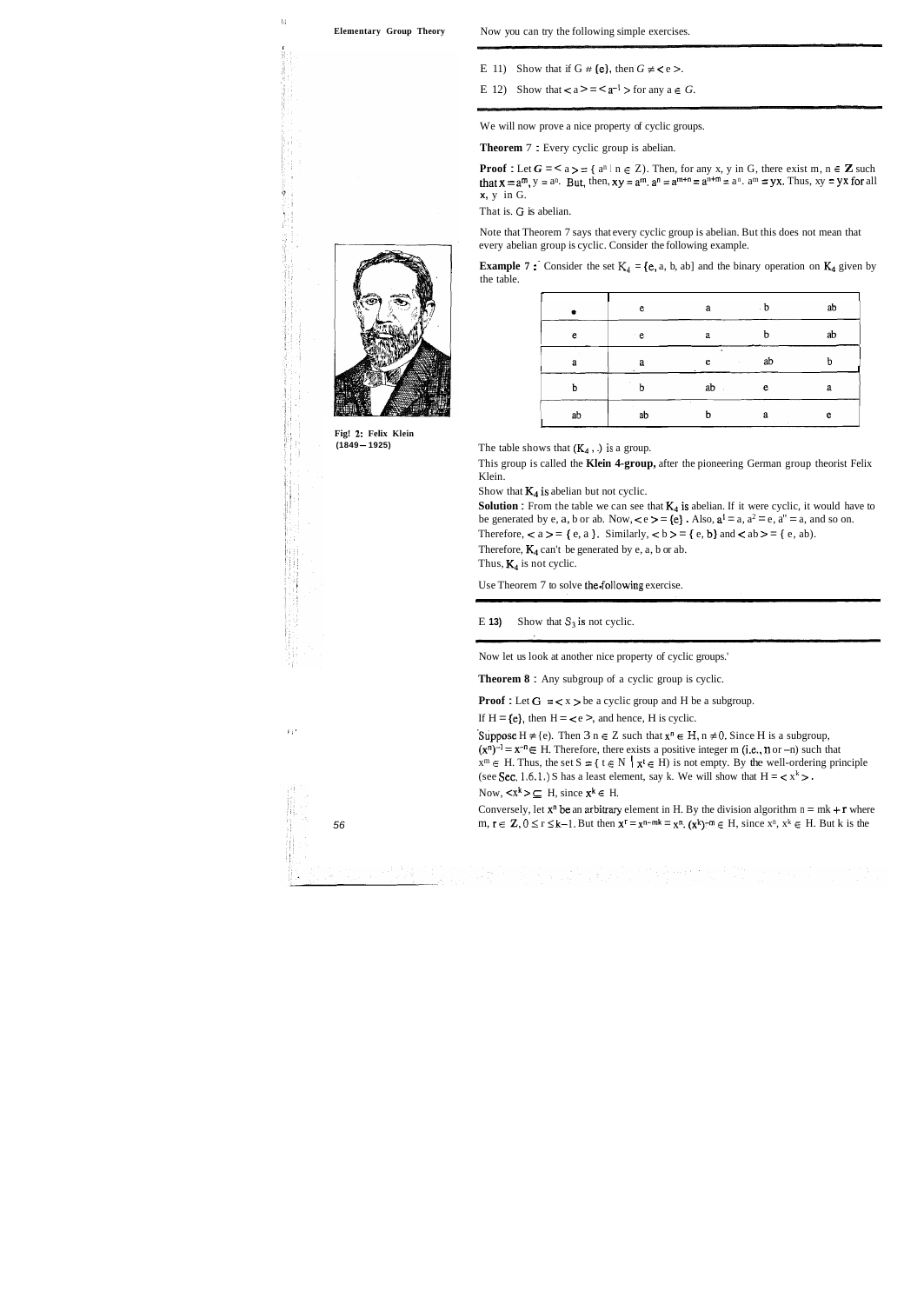Using Theorem 8 we can immediately prove what we did in Example 4.

Now, Theorem 8 says that every subgroup of a cyclic group is cyclic. But the converse is not true. That is, we can have groups whose proper subgroups are all cyclic,.without the group being cyclic. We give such an example now.

Consider the group S<sub>3</sub>, of all permutations on 3 symbols. Its proper subgroups are

- $= <1>$  $\mathbf{A}$
- $=$   $\lt(12)$  $\mathbf{B}$
- $\overline{C}$  $=$  < (1 3) >
- $=$  < (2 3) >  $\mathbf D$
- $=$  < (1 2 3) >.  $\mathbf E$

As you can see, all these are cyclic. But, by E 13 you know that  $S_3$  itself is not cyclic.

Now we state a corollary to Theorem 8, in which we write down the important point made in the proof of Theorem 8.

**Corollary :** Let  $H \# \{e\}$  be a subgroup of  $\lt a$  >. Then  $H = \lt a^n$  >, where n is the least positive integer such that  $a^n \in H$ .

- **E** I) Yes, because **H** is a group in its own right.
- E 2)  $\{e\} \neq \emptyset$ . Also  $ee^{-1} = e \in \{e\}$ .  $\therefore$ , by Theorem 1,  $\{e\} \leq G$ .  $G \neq \phi$ . Also for any  $x \in G$ ,  $x^{-1} \in G$ .  $\therefore$  for a,  $b \in G$ , a,  $b^{-1} \in G$ .  $\therefore$   $a b^{-1} \in G$ .  $\therefore G \leq G$ .
- E 3) Since  $\omega^n = 1$ ,  $(1-\omega^n) = 0$ , i.e.,  $(I-a) (1 + \omega + \omega^2 + \dots + \omega^{n-1}) = 0.$ Since  $\omega \neq 1, 1 + \omega + \omega^2 + ... + \omega^{n-1} = 0$ .
- E 4) From E 14 of Unit 2 recall the elements of  $S_3$ . On writing the operation table for S<sub>3</sub> you will find that only I commutes with every permutation in S<sub>3</sub>.

Try the following exercises now.

E 14) Show that any non-abelian group must have a proper subgroup other than  ${e}$ . In-abelian group must have a proper subgroup other<br>ogroups of  $\mathbb{Z}_4$ , which you know is  $\leq 1$ .

E 15) Obtain all the subgroups of  $\mathbb{Z}_4$ , which you know is  $\leq 1$ .

**H is a proper subgroup** of **G** if!  $H \subsetneq G$ .

Let us now see what we have done ill this unit.

### **3.5 SUMMARY**

In this unit we have covered the following points.

- 1) The definition and examples of subgroups.
- 2) The intersectibn of subgroups is a subgroup.
- 3) The union of two subgroups H and K is a subgroup if and only if  $H \subseteq K$  or  $K \subseteq H$ .
- 4) The product of two subgroups H and K is a subgroup if and only if  $HK = KH$ .
- 5) The definition of a generating set.
- 6) A cyclic group is abelian, but the converse need not be true.
- **7)** Any subgroup of a cyclic group is cyclic, but the converse need not be true.

#### SOLUTIONS/ANSWERS  $3.6$

least positive integer such that  $x^k \in H$ . Therefore,  $x^r$  can be in H only if  $r = 0$ . And then,  $n = mk$  and  $x^n = (x^k)^m \in \langle x^k \rangle$ . Thus,  $H \subseteq \langle x^k \rangle$ . Hence,  $H = \langle x^k \rangle$ , that is, H is cyclic. **Subgroups**